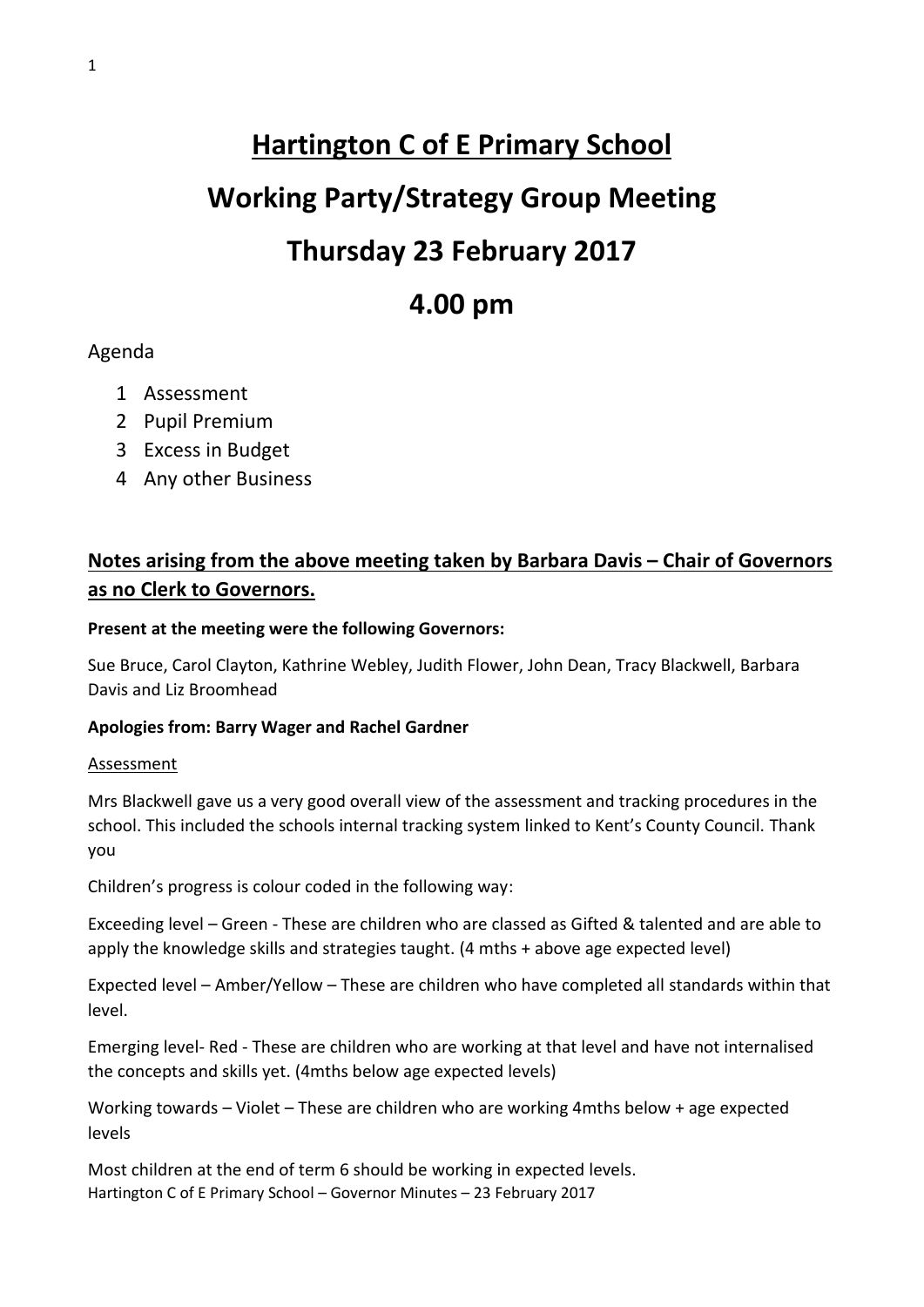It was asked could SEN and PP indicators be put on as an extra and flagged up at the side of names on the schools internal tracking system for ease of identification of these children.

We looked at reading – all children were emerging plus. This has been identified by the teaching staff as an additional target to be added to the SIP as a high priority.

The school follows the recommended Assessment system as identified by Derbyshire - RM Integris The LA are trying to provide a unified system throughout Derbyshire for tracking pupil's progress and attainment which will ………………… all schools throughout Derbyshire. This tracking grid is divided into the six school terms. Autumn term 1 & 2 – Orange, Spring terms 3 & 4 – Yellow, Summer terms 5 & 6 – Green. Progress throughout each term is recorded by the child's name.

Planned Action:

- Purchased CGP pupil comprehension books for Key stage 1 & 2.
- Inset day organised to stream line present reading schemes.
- To purchase book banding guide, and Reading assessment resources.

What will we do for gifted and talented children?

- To monitor and assure all teaching was a minimum of a good level and working towards outstanding.
- Look at Mastery and locate appropriate training. (Targeting Maths)
- To utilise the experience and knowledge of an outstanding practitioner (Kathy Wildgoose) regarding the delivery of writing and reading to raise standards throughout the school.
- To maintain the links with Sheffield Hallam and Derby Universities regarding student placements (School has the opportunity to request students with specialist areas we feel would enhance the delivery of the curriculum and which links to the SIP).

If children are not understanding a topic it is good practice to go back and "refresh" areas they are not at expected level on. This can be achieved through providing as many cross curricular activities as possible including activities which provide children the opportunities to apply knowledge and skills previously taught (Using enrichment links ie: Peak Park Ranger Service, Derby County Community Trust, Music Partnership).

# **Gifted & Talented Children identifies:**

Y4 x  $1$  – writing, Y5 x  $1$  – Numeracy

#### **Children who are wat working towards:**

Y3 x 1 – Literacy and Numeracy, Y2 x1 diagnosis of Autism.

#### **What can we do for these children?**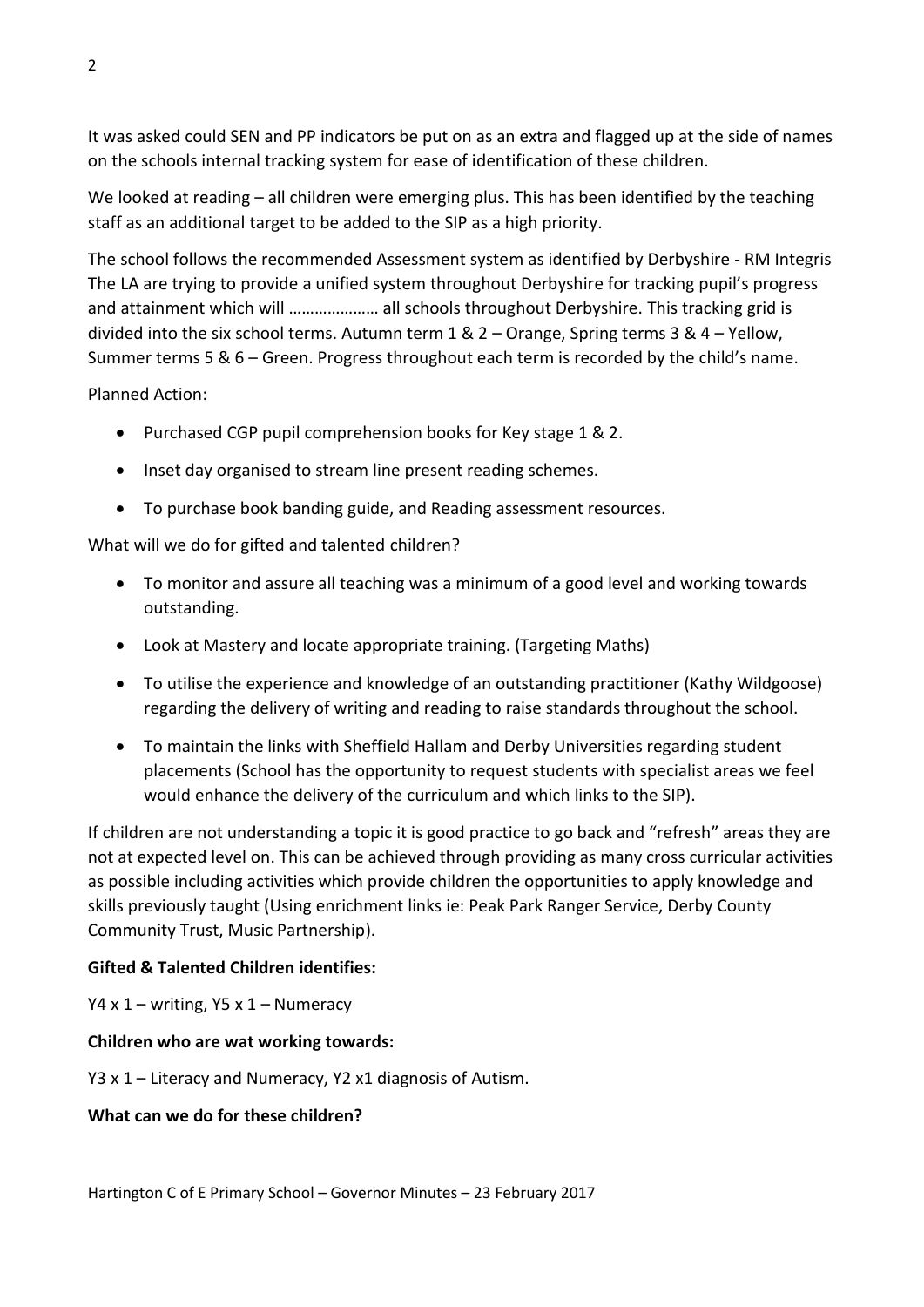- To monitor and assure all teaching was a minimum of a good level and working towards outstanding.
- To identify and attend relevant training.
- Application for GRIPS funding if appropriate.
- Adapt and personalise programmes for children which includes additional adult support when & where available (Education Plans with SMART targets)
- Referrals made to appropriate agencies.
- Application for Small Schools Contingency Funding.

Sue Bruce and Barbara Davis requested a copy of RM-Integris tracking sheet to help them to get an overall view of this process.

#### **Pupil Premium**

The school was of the understanding that there were three children in receipt of Pupil Premium Funding for the school year September 2016 to July 2017. Following a Finance meeting with the newly appointed Patch Officer – Dawn Wilson, that we had in fact five children on this register. This information came to light due to the schools decision to pay into the LA Finance Package (best practice for Finance Committee) rather than the previous arrangement where the schools secretary and finance committee produced the schools budget. The parents of the children identified were informed by the Head teacher of the oversight who made assurances that the school would allocate the appropriate funding to the children. The money is to be spent in the following way: The purchase of a lap top to use at home, additional TA support, targeted training for staff including the purchase of resources.

Y2 x2, Y3 x1, Y4 x1 and Y6 x1.

'Ever 6' is the phrase used if a child has been in receipt of a free school meal – even if it was just for one day. The school gets the funding for six years hence the name.

When parents apply for free school meals and their application is approved the LA informs the school who receive funding in the format of Pupil Premium. Other children in receipt of Pupil Premium + money are those who have a special guardianship order.

All parents need to know how their children are being helped in school and what their amount of money is being spent on to help their children.

# SEN

There are 7 children on the SEN register. School has to find the first £6,000 for any TA support required, this also includes resources, training etc.

These children (SEN/Pupil Premium) are considered vulnerable children.

Hartington C of E Primary School – Governor Minutes – 23 February 2017